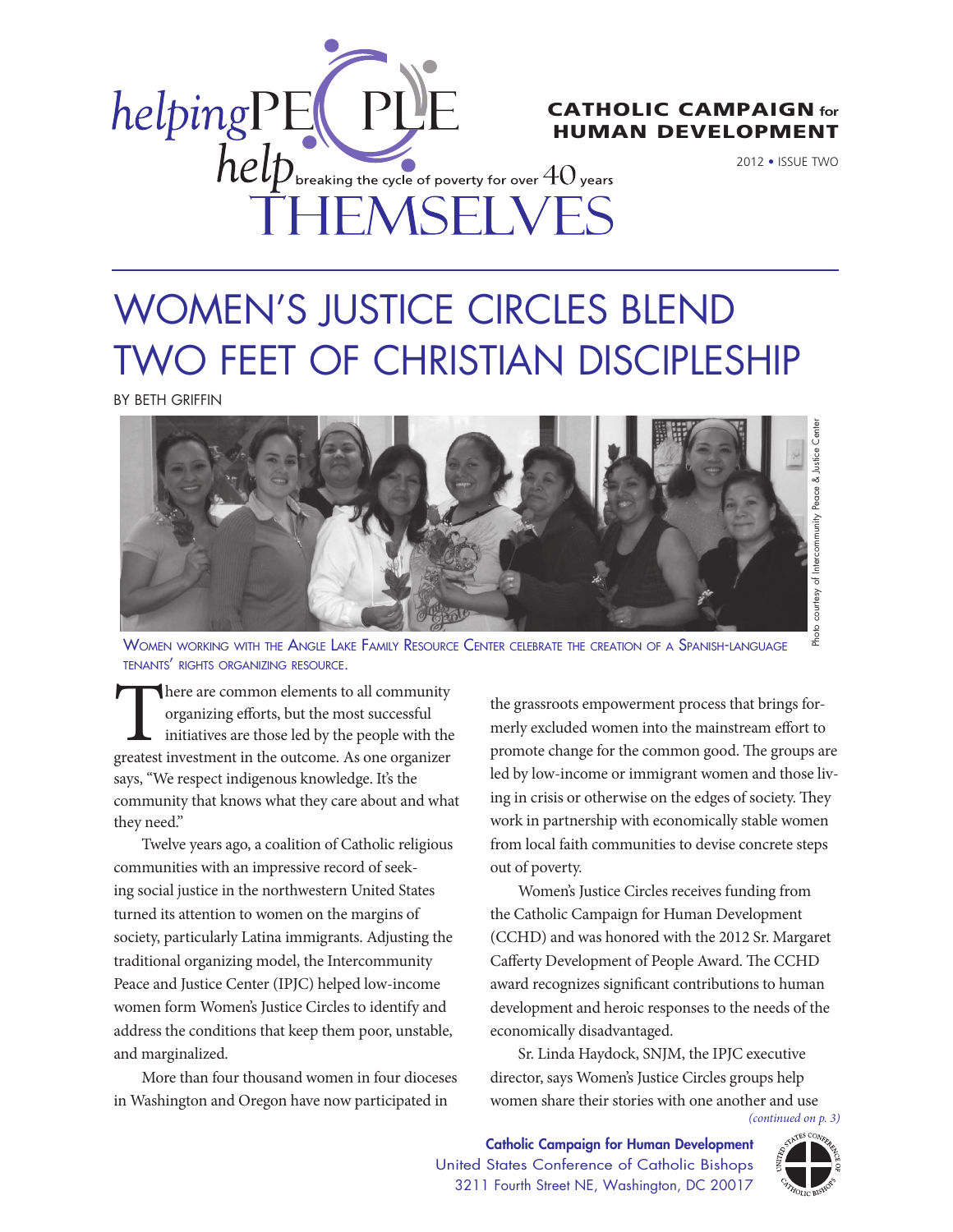# FROM THE DIRECTOR

## *Dear Friends in Christ,*

It is hard to look in any direction without hearing and seeing evidence of election-year posturing. During most of the incessant noise, the cries of the poor are often diminished, weakened, and silenced. Despite their perceived silence, the cries of the unborn, uninsured, unemployed, and uneducated persist. The public square seems to be deaf and unresponsive to these shrill and piercing cries. Rarely are the issues that keep people poor or marginalized discussed or negotiated in these often deafening discourses.



Jesus always gave special attention and a preferential emphasis to those who found themselves in most need: the ill, the lame, and those without resources to live to the fullest dignity that God invites us all to. Jesus continues to call us to focus our attention on the "least of these."

In this election year, as in many past years, the United States Conference of Catholic Bishops similarly calls us to turn our attention to those who need us most: the unborn, the hungry, the homeless, the ill, and the marginalized. In the document *Forming Consciences for Faithful Citizenship*, the bishops offer Catholics guidance in making political decisions that are born from well-formed consciences in the light of our Catholic faith and tradition.

All decisions should be made in ways that would enhance the life and dignity of our brothers and sisters. There is no doubt the rhetoric will become loud, abrasive, and divisive. Through eyes of faith and a lens of Catholic tradition that leans toward those in need, we must take the debate to a higher level. A level that speaks on behalf of those whose voices are muted or ignored; a level that speaks for and with those who struggle for survival. Additionally, please keep in your daily prayers those sisters and brothers who struggle with no one to pray for them and those who work with and for them.

Thank you for your ongoing concern and support.

Ralph McCloud Director, Catholic Campaign for Human Development

For more information on *Forming Consciences for Faithful Citizenship*, visit www.usccb.org (search "Faithful Citizenship").

### Committee on Domestic Justice and Human Development/Subcommittee on the Catholic Campaign for Human Development

Most Reverend Jaime Soto, Chairman, Bishop of Sacramento Most Reverend Michael P. Driscoll, Bishop of Boise Most Reverend Howard J. Hubbard, Bishop of Albany Most Reverend Roger P. Morin, Bishop of Biloxi Most Reverend Joseph N. Perry, Auxiliary Bishop of Chicago Most Reverend David A. Zubik, Bishop of Pittsburgh

### **CONSULTANTS**

Rev. Msgr. Robert L. Amundsen, Lafayette, GA Ms. Christine Doby, Flint, MI Ms. Kathleen Eaton, Aliso Viejo, CA Mr. Richard Fowler, Sacramento, CA Mr. Tony Stieritz, Cincinnati, OH Mr. Richard Wood, Albuquerque, NM



USCCB CommUNiCatioNS Printed on recycled paper with eco-friendly inks.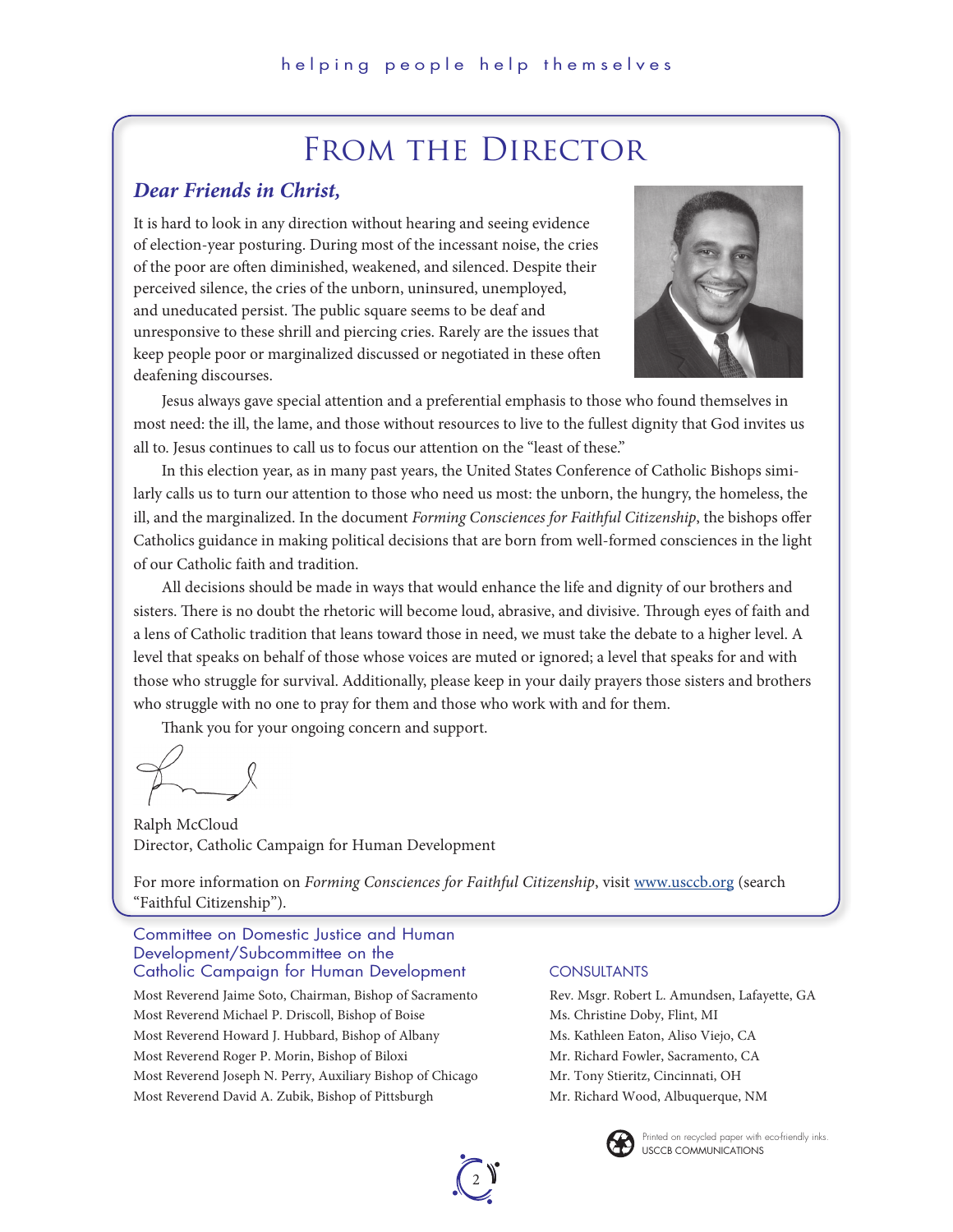*(continued from page 1)* 



WOMEN HELP IN A NEIGHBORHOOD BEAUTIFICATION PROJECT BY plAnting <sup>A</sup> tree For urbAn green spAces.

their voices to influence public policy. The Circles are drawn from participants in schools, churches, transitional housing, and social service organizations. "The program brings together people working for justice and social change and those working in charity and service. This blends the two feet of Christian discipleship: charitable service and systemic change," Sr. Linda says.

Most of the women are urban Latina immigrants or rural Latina migrant workers, according to Giselle Carcamo, coordinator of Women's Justice Circles. Some are homeless or survivors of domestic violence. "Women's Justice Circles is a stepping stone in a holistic process to help women gain a more active role in society," Giselle says. "It's distinct from other programs, because low-income women take the lead, identify the specific conditions that oppress them, collaborate with others, and find ways to move beyond poverty."

The essential foundation of the process is a series of weekly meetings held over two months to build community, identify strengths and collaborative power, explore justice issues, reach consensus on a goal, develop strategy to take action, rehearse, act, and reflect on the process. Women's Justice Circles groups are conducted in Spanish, in English, or bilingually, depending on the needs of the participants. There have also been groups for Native American women and those who speak African languages.

Sr. Linda says the Women's Justice Circles run as partnerships. "The majority of the leaders will be lowincome, but the groups include women on the whole economic continuum. Economically stable women are seen as partners and mutual explorers of issues, not as advocates or advisors. They bring access to resources and a skill set that can be very supportive for women still trying to gain access to power."

Women's Justice Circles organizes in the Archdioceses of Seattle and Portland and the Dioceses of Yakima and Spokane in Washington. The organization has the enthusiastic support of parishes and bishops and has won CCHD diocesan and national funding. More than 55 parishes are now partners with the Circles. *(continued on p. 4)*

## **PRAYER BEFORE AN ELECTION**

Lord God, as the election approaches, we seek to better understand the issues and concerns that confront our city/state/country,

and how the Gospel compels us to respond as faithful citizens in our community.

We ask for eyes that are free from blindness so that we might see each other as brothers and sisters, one and equal in dignity,

- especially those who are victims of abuse and violence, deceit and poverty.
- We ask for ears that will hear the cries of children unborn and those abandoned,
- men and women oppressed because of race or creed, religion or gender.
- We ask for minds and hearts that are open to hearing the voice of leaders who will bring us closer to your Kingdom.

We pray for discernment

so that we may choose leaders who hear your Word, live your love,

and keep in the ways of your truth

as they follow in the steps of Jesus and his Apostles and guide us to your Kingdom of justice and peace.

We ask this in the name of your Son Jesus Christ and through the power of the Holy Spirit. Amen.